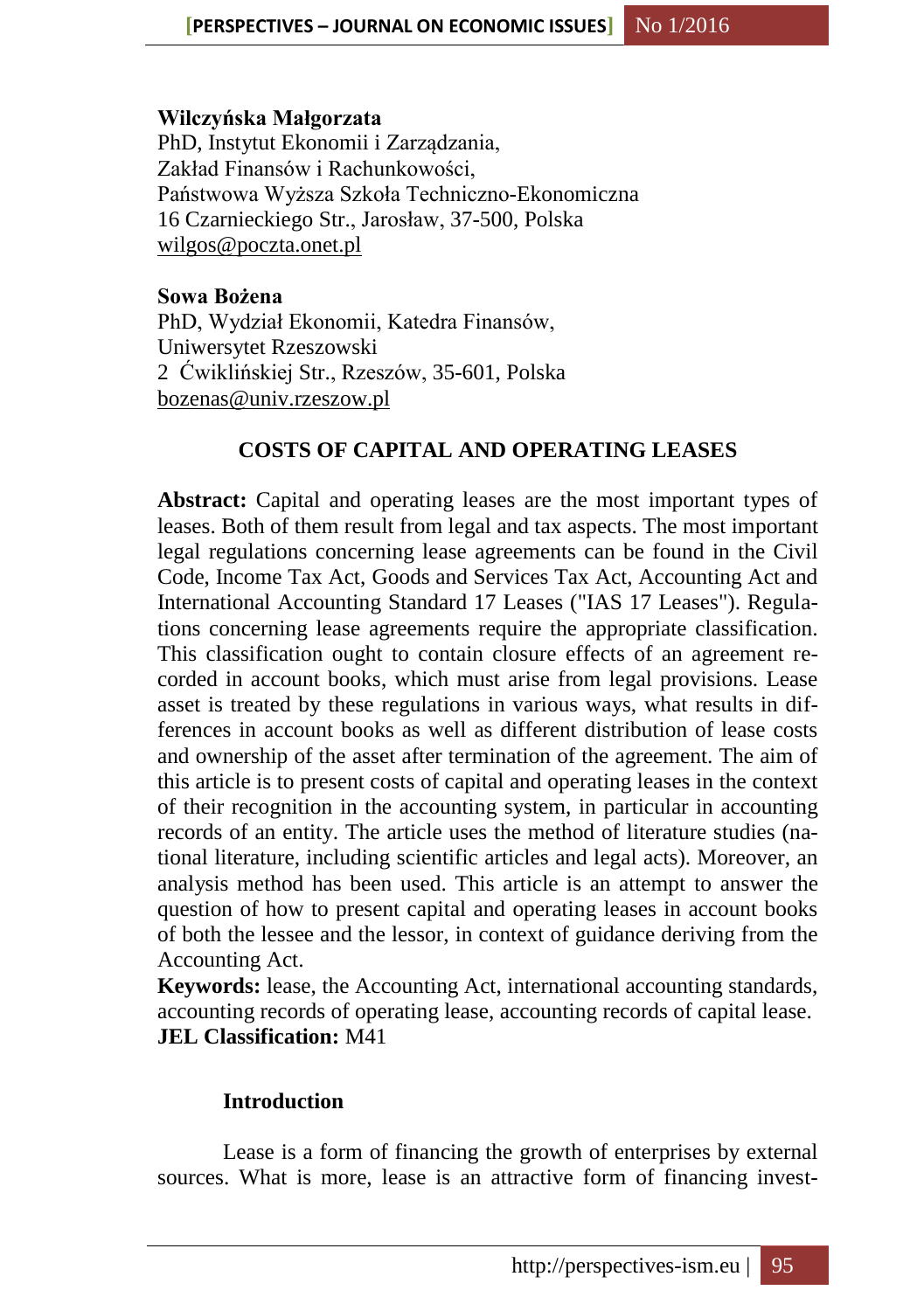ments in economic, legal and organizational terms, especially for small and medium-sized enterprises. The impact of legislation on leases is significant as the law has influenced their specific shape. Organizational factors are understood as activities related to processing a transaction, and financial factors as the primary determinant of investment decisions (Wilczyńska, p. 166). The term of lease defines an agreement whereby the lessor conveys to the lessee in return for a payment or series of payments the right to use an asset for an agreed period of time (Zasiewska, p. 155). Lease assets may include tangible fixed assets, i.e. cars, computers, real properties; and intangible assets, i.e. licenses and patents. In a lease agreement, the parties are the lessor (providing an asset) and the lessee (paying for the use of an asset). Furthermore, lease agreements are divided into capital lease agreements (long-term investments) and operating lease agreements (exploitation, current leases). What is more, the legislation variously defines capital and operating leases, hence the records ought to be thoroughly examined in order to properly define and distinguish both types of lease agreements for purpose of the Accounting Act, as well as separately for tax purposes.

### **The essence of costs**

Economic activity is inseparably linked with incurring costs. The costs which are associated with an economic activity shall be understood as a consumption of various production factors (tangible fixed assets, materials, manpower, external services) expressed as a value, concerning a specific unit of time and associated with obtaining desired results in the form of products. In a broader sense, "costs express a consumption of tangible fixed assets in the course of business activity within a certain period of time, external services and manpower, provided that the components show results in the forms of manufactured goods or services. The costs also include issues not related to the consumption of resources, apart from the existing legislation, e.g. taxes on costs, property insurance, social insurance, fees etc. The above are so called purely pecuniary expenditures" (Kiziukiewicz T., pp. 55-61). Defining costs is a complex process, and it is understood ambiguously. The Accounting Act (No. 3, item 31) defines costs and losses as "probable decreases of economic benefits of a reliably estimated value, which may arise during a reporting period, in the form of decreases in the value of assets or increases in the value of liabilities and provisions that will result in a decrease of the equity or an increase of the equity deficit in a manner other than through a withdrawal of funds by shareholders or owners" (the Accounting Act of 29 September 1994, consolidated text: Journal of Laws of 2013, item 330, as amended; Journal of Laws of 2014, item 768, item 1100; Journal of Laws of 2015,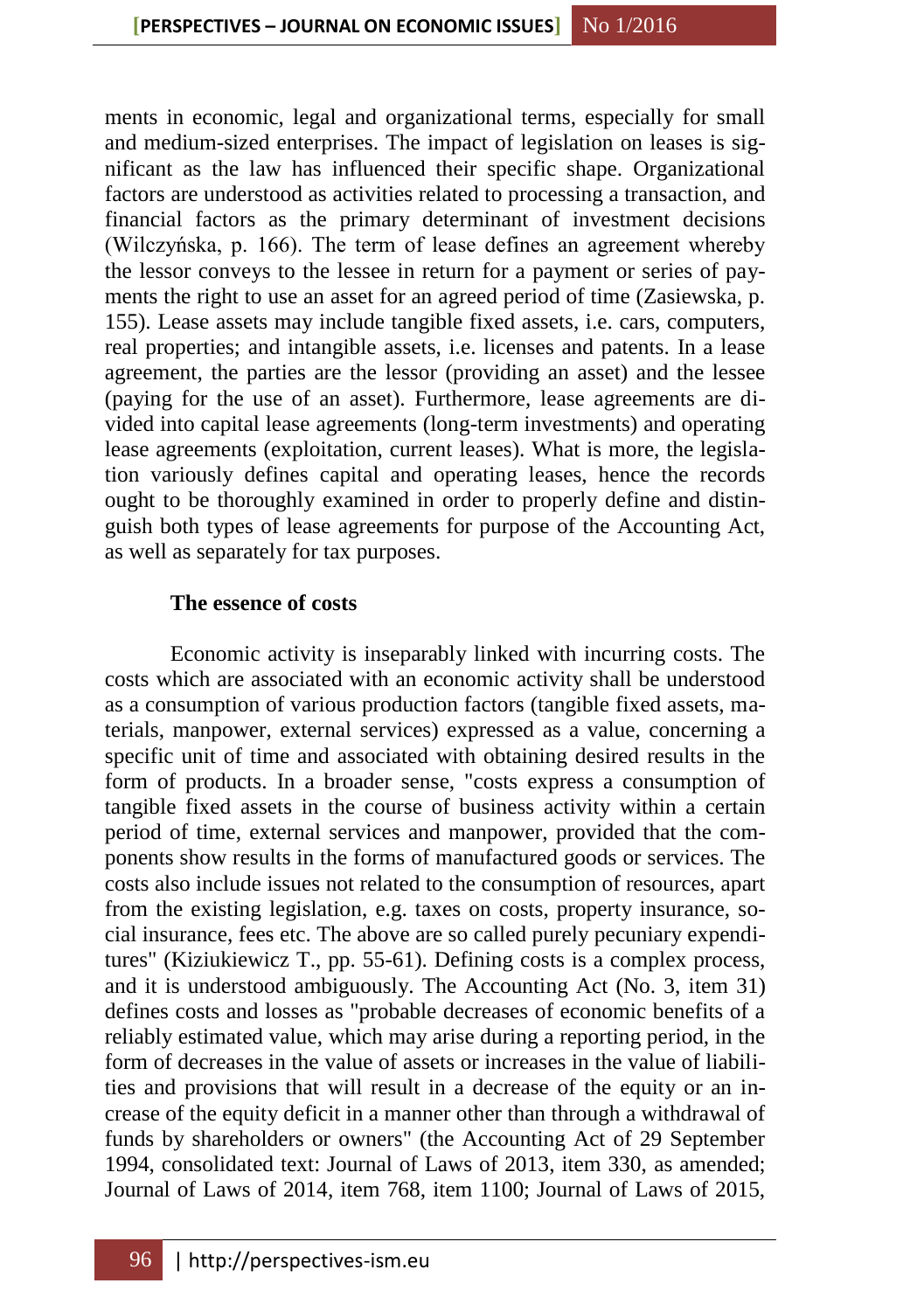item 4). On the other hand, the Income Tax Act shows the concept of costs as an emphasis of their role in relation to revenues. According to the No. 15, item 1 of the Corporate Income Tax Act, "the deductible costs of individual sources are all costs incurred to generate revenue" (the Corporate Income Tax Act of 15 February 1992, consolidated text: Journal of Laws of 2011, No. 74, item. 397 as amended). According to the conceptual assumptions of the International Financial Reporting Standards, "costs arise due to operating economic activity of an entity. Such expenses include cost of sales, salary and depreciation. Usually, they take the form of either outgoings or decrease in the value of assets, such as cash and its equivalents, inventory and tangible fixed assets" (Conceptual Framework for Financial Reporting 2011, Chapter 4 & 4.33, p. 50). It should be emphasized that costs incurred in the enterprise are the primary factor shaping their financial results, and should contribute to achieving the long-term objective. What is more, the definition of cost must not be identified with expenditures or expenses, as these are synonymous.

## **Capital leases and operating leases**

In Poland, lease agreement was accounted for an unnamed type of contract until the end of 2000. The term of unnamed means not regulated by law. Lease as a source of financing began to be applied in early 90s of the twentieth century, while the term of leasing agreement was formulated in 2000 by specification in the Civil Code. The terms of "lessee" and  $n$ , lessor" have been adopted after the change of the Civil Code, since 9th of December 2000 (Journal of Laws, No. 74, item. 857). According to the Civil Code (No. 709), definition of lease includes an agreement for the lease of an asset that contains a provision giving the lessee an option to acquire title to the asset upon the fulfilment of agreed conditions, and to provide this asset to the lessee for use for the specified period of time. The lessee shall agree to pay a wage in agreed instalments, at least equal to the price or remuneration in respect of sale of this asset by the lessor.

Leases are regulated in the legislation by the following provisions:

- The Accounting Act in terms of accounting records,
- The Civil Code in terms of lease agreement,

 Legal Persons Income Tax Act, Individual Income Tax Act - in terms of income tax,

VAT Act - for the purposes of VAT,

- International Accounting Standards 17 - types of leases,

- National Accounting Standards No. 5 - in terms of lease, rental and tenancy.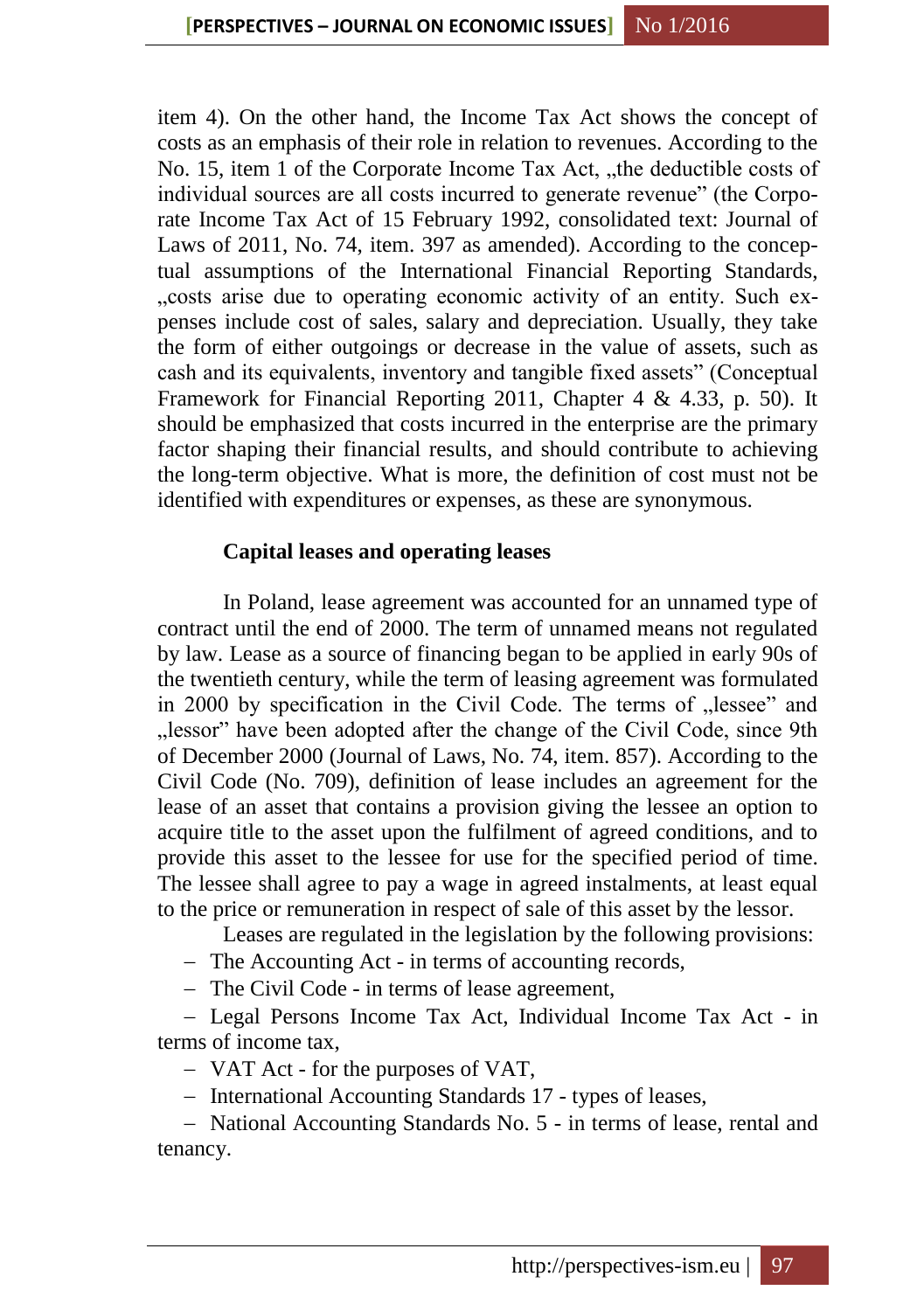Lease is a specific agreement as it combines the features of rental agreement with loan agreement. It is some kind of form of lending, in which the investor receives assets without paying for them. Lease is an agreement under which the lessor provides the lessee the right to use tangible fixed assets for a certain period of time in return for payment. This is also a type of contract of lending by one party (the lessor) to another party (the lessee). It may be assumed that the essence of a lease agreement is to finance the purchase of durable goods, their temporary chargeable handover to the lessee without acquiring the ownership of an asset during the term of an agreement, with the possibility of transfer of the ownership after termination of that agreement. Moreover, it is accepted that lease period shall be at least 12 months (Walińska, p. 978). Lease is a form of financing the growth of enterprises by external sources.

Lease allows for (Kruczalak, pp. 16-21):

- stabilization of business environment and the ability to anticipate expenses of the company, which is provided by correlation between values, terms of payment of lease rates and expected benefits deriving from use of an asset;

- increasing the financial liquidity of economy businesses through use of external funds (company may spend its own funds for other purposes);

- lack of deterioration of creditworthiness of the company, since lease transactions are not included as liabilities in the balance sheet;

 no obligation to make advance payments preceding a deadline for receiving an asset;

- significant reduction of the risk of depreciation after use of assets by the possibility of easier exchange on an appropriate contractual clause.

Firstly, lease agreements are separated due to the character of liabilities between the contractual parties. There are two types of leases: capital leases and operating leases. Secondly, due to the number of entities involved in the transaction: it is necessary to distinguish direct lease the producer (lessor) enters into agreement directly with the user (lessee); and indirect lease - there is a financing entity of the entire transaction, i.e. the lessor (http://cenabiznesu.pl/-leasing-podstawowe-zasady). When choosing a capital lease, the entrepreneur must know that the subject of lease shall be categorized to assets of the lessee. In contrast to operating lease, the lessee is obliged to calculate depreciation expenses. What is more, the beneficiary may include the interest component of lease instalment to the deductible costs. Value added tax must be paid in advance on the first instalment after receiving an asset. Furthermore, the client becomes the owner of leased asset immediately after payment of the last instalment. The subject of lease is considered as one of assets of the lessor, who is obliged to calculate depreciation expenses in case of the oper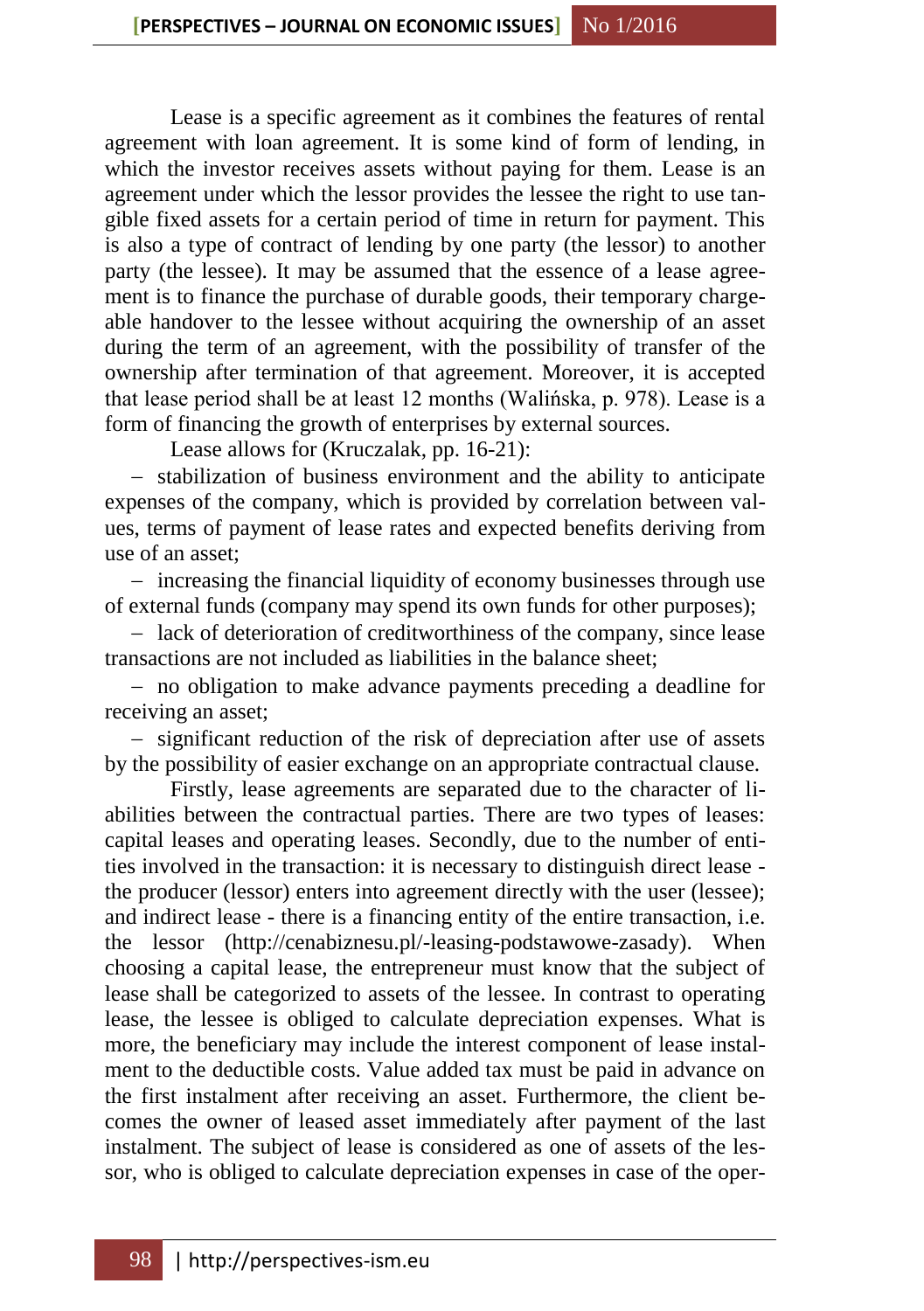ating lease. Lease instalments are considered as deductible costs (including VAT and entry fee). The sum of payments specified in the agreement (decreased by VAT) shall comply with at least the initial value of fixed assets. The lessee has the right to purchase the subject of lease after ter-mination of the agreement [\(http://cenabiznesu.pl/-leasing-operacyjny-a](http://cenabiznesu.pl/-leasing-operacyjny-a-leasing-finansowy-podstawowe-roznice)[leasing-finansowy-podstawowe-roznice\)](http://cenabiznesu.pl/-leasing-operacyjny-a-leasing-finansowy-podstawowe-roznice). Table 1 shows the characteristics of leasing agreements, simultaneously summing up the issues related to operating and capital leases

| <b>Criterion</b>                    | <b>Capital lease</b>                                                                                                                                                                                                                                     | <b>Operating lease</b>                                                                                                                                                                                                                             |
|-------------------------------------|----------------------------------------------------------------------------------------------------------------------------------------------------------------------------------------------------------------------------------------------------------|----------------------------------------------------------------------------------------------------------------------------------------------------------------------------------------------------------------------------------------------------|
| <b>Depreciation</b>                 | Obligation of the lessee                                                                                                                                                                                                                                 | Obligation of the lessor                                                                                                                                                                                                                           |
| <b>Duration of the</b><br>agreement | Lack of legal restrictions in this<br>field - in theory any period of<br>time, although it is often similar<br>to depreciation period (over 12<br>months)                                                                                                | Usually this period is shorter than<br>period of tax depreciation for tax<br>reasons (however, it is not shorter<br>than 40% of so-called normative<br>depreciation period of tangible<br>fixed assets; or 10 years in case of<br>real properties) |
| Purpose of the<br>agreement         | The use and purchase of tangible<br>fixed asset                                                                                                                                                                                                          | The use of tangible fixed asset                                                                                                                                                                                                                    |
| <b>Deductible expenses</b>          | The lessee shall include the cost<br>of interest component of lease<br>payments and depreciation                                                                                                                                                         | The lessee shall include the net<br>costs of instalments and the initial<br>fee                                                                                                                                                                    |
| <b>Income tax</b>                   | The lessee shall calculate depre-<br>ciation expenses of the asset;<br>deductible costs contain interest<br>income of each lease instalment                                                                                                              | The lessor shall calculate depre-<br>ciation expenses of the asset;<br>payments, preliminary fees and<br>other expenses associated with<br>use of the asset are deductible<br>costs of the lessor                                                  |
| <b>The Accounting Act</b>           | The subject of lease agreement is<br>considered as tangible fixed asset<br>of the lessee (however, the crite-<br>ria for the division of operating<br>and capital leases in this case are<br>quite different from the criteria<br>used for tax purposes) | Lack of legal restrictions in this<br>field - in theory any period of<br>time, although it is often similar to<br>depreciation period                                                                                                              |
| VAT tax                             | Lease is treated as a supply of<br>goods with the first instalment, it<br>is paid in advance. VAT is also<br>charged in advance at the time of<br>signing an agreement; VAT is<br>deductible by the lessee (with<br>certain restrictions)                | VAT is added to the lease instal-<br>ments, lease is treated as a ser-<br>vice; VAT is charged on each<br>instalment and is deductible by<br>the lessee (with certain restric-<br>tions)                                                           |
| <b>Redeemability</b>                | An asset becomes a property of<br>the lessee with the last instalment                                                                                                                                                                                    | Dependent on the depreciation<br>rate and the period of repurchase                                                                                                                                                                                 |

Table 1. **Operating lease and capital lease - comparison**

Source: Study of the authors based on [http://cenabiznesu.pl/](http://cenabiznesu.pl/-leasing-operacyjny-a-leasing-finansowy-podstawowe-roznice) [leasing-operacyjny-a-leasing-finansowy-podstawowe-roznice](http://cenabiznesu.pl/-leasing-operacyjny-a-leasing-finansowy-podstawowe-roznice) and [http://www.leasing.org.pl/o\\_leasingu/krotka-historia-leasingu](http://www.leasing.org.pl/o_leasingu/krotka-historia-leasingu)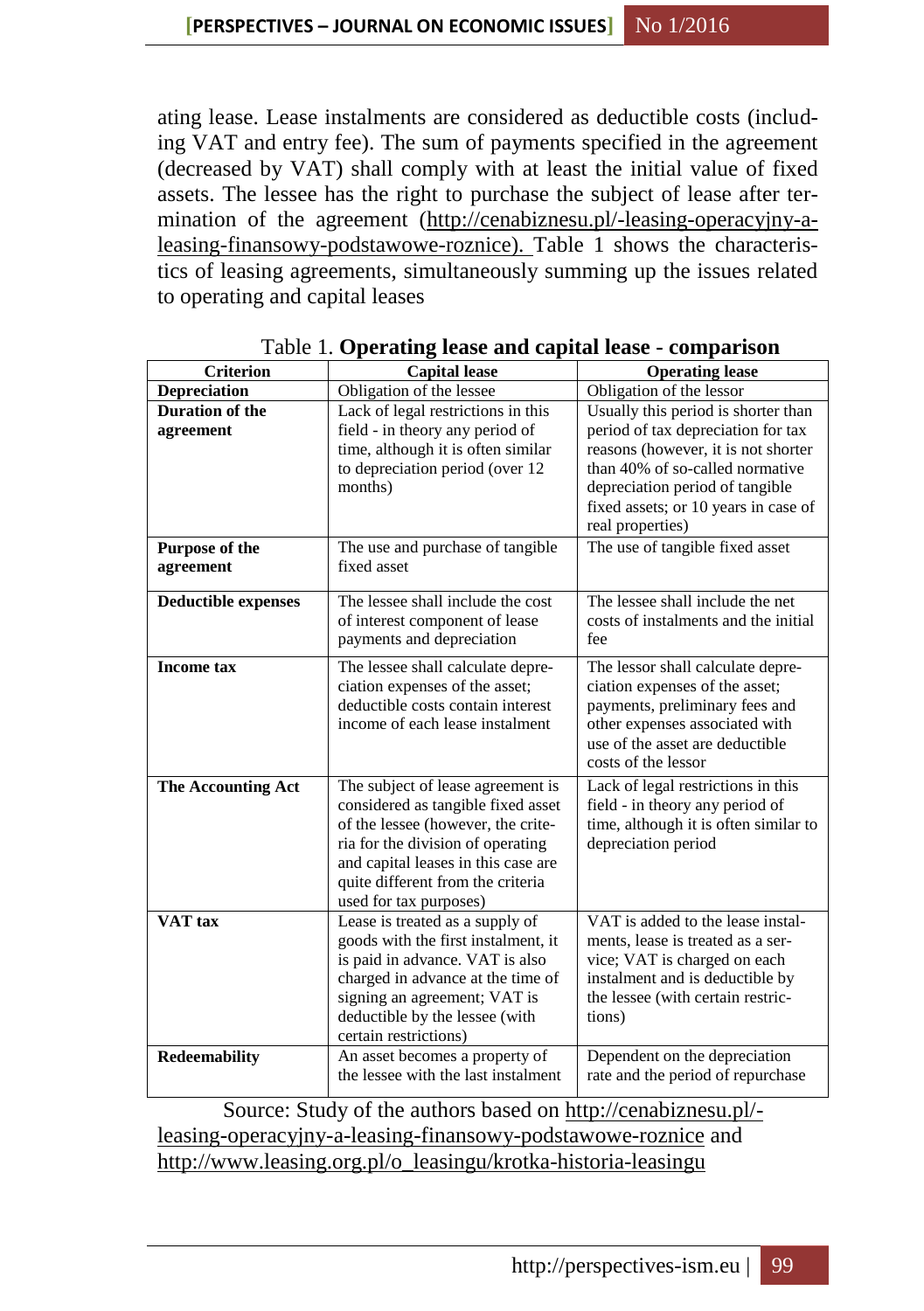Initial costs are the decisive factor for entrepreneurs when selecting a form of lease. Definitely, they are lower in case of operating leases due to lower engagement of the equity. Operating lease is also preferable when the estimated useful life of an asset is relatively short, as it is possible to increase the running costs of the enterprise, and thus reducing the tax base.

## **Records of capital leases and operating leases**

Capital lease is an agreement according to which one party (referred to as "the lessor") grants the other party (referred to as "the lessee") the right to use tangible fixed assets in exchange for a fee, as well as the right to receive related rewards for a definite period of time, provided that the agreement meets at least one of the following conditions specified in the Accounting Act (No. 3, item 4):

1. The title of ownership to the asset is transferred to the lessee after termination of the agreement.

2. The lessee is provided with an option to purchase the asset after termination of the agreement for a price which is lower than the market price as at the purchase time.

3. The duration of the agreement ought to cover the major part of the expected economic useful life of the asset or property right, but may not be less than three quarters of that period.

4. The total lease payments, net of the related discount, which is determined as at the agreement date and due over the term of the agreement, exceed 90% of the market price of the leased asset at that time. Total lease payments shall include the residual value of the leased asset, which is paid in return for the transfer of title of ownership to the asset. They shall not include any payments to the lessee for additional services, taxes and insurance fees if they are incurred irrespective of the lease payments.

5. Commitment of the lessor shall be included to conclude a subsequent lease agreement, or to extend the existing agreement under more favourable conditions.

6. The option to terminate an agreement shall be provided. What is more, any related costs and losses incurred by the lessor are to be covered by the lessee.

7. The leased asset is tailored to the individual needs of the lessee. It may be used only by the lessee without making any significant modifications.

Records of capital leases of the lessee (Czubakowska K., p. 51):

1. Invoice received from the lessor:

Credit 240 Other settlements

Debit 300 Settlement of the purchase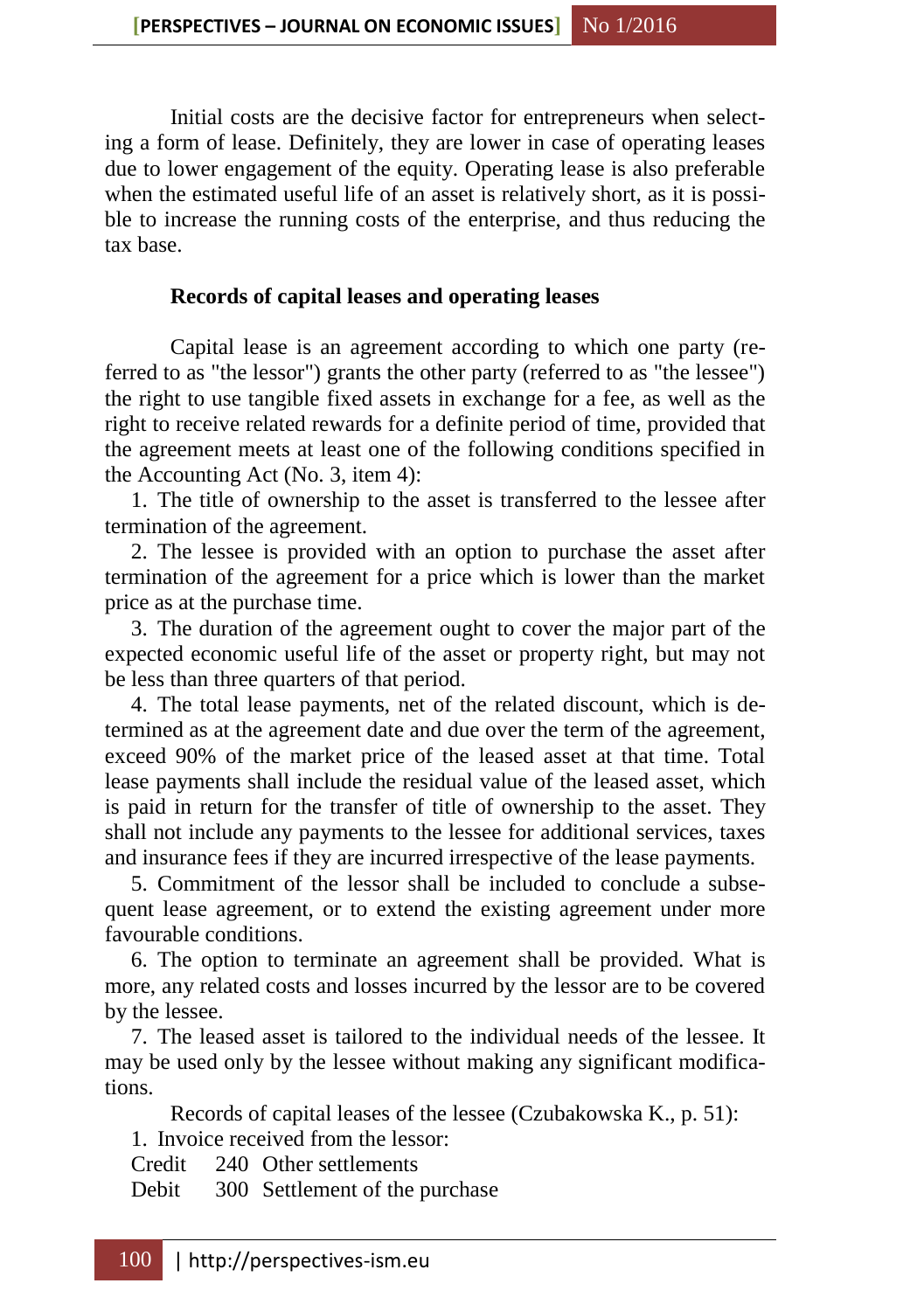2. Settled invoice:

a) an asset was seized at the agreed purchase price (excluding VAT): Credit 300 Settlement of the purchase, Debit 010 Tangible fixed assets in use

b) the sum of leasing interests was transferred (costs of lease): Credit 300 Settlement of the purchase, Debit 220 Other accruals

c) deductible input VAT was transferred: Credit 300 Settlement of the purchase, Debit 220 VAT Settlement;

3. Interest expenses for a given month were settled: Credit Other accruals, Debit 751 Financial expenses

4. Depreciation of tangible fixed asset in a given month: Credit 060 Depreciation allowance of tangible fixed assets, Debit 400 Depreciation

5. The liabilities (lease payments) to the lessor were regulated by bank transfer (instalment of repayment of the leased asset plus interests): Debit 240 Other settlements, Credit 130 Bank account

6. The subject of lease was included in off-balance sheet records: Debit 240 Leased tangible fixed assets (off-balance sheet account)

Records of operating leases of the lessee (Czubakowska K., p. 52):

1. The subject of lease was included in off-balance sheet records: Debit Leased tangible fixed assets (off-balance sheet account)

2. The invoice was received from the lessor for an entry fee and ongoing charges: Credit 240 Other settlements, Debit 300 Settlement of the purchase

3. The invoice was settled:

a) the instalment of lease payment charging operating expenses: Credit 300 Settlement of the purchase, Debit 420 External services

b) input VAT of lease transaction: Credit 300 Settlement of the purchase, Debit 220 VAT settlement

4. The liability to the lessor was regulated by bank transfer: Credit 130 Bank account, Debit 240 Other settlements

Records of capital leases of the lessor (Czubakowska K., p. 53):

1. Issuance of the subject of lease to the lessee at an agreed purchase price (record book).

2. The invoice was settled for the lessee: Credit 010 Tangible fixed assets in use, Debit 200 Settlements with the recipients

a) revenues liable to the settlement over time (leasing interests): Credit 842 Revenue accruals, Debit 200 Settlements with the recipients

b) input VAT from the lessee: Credit 220 VAT settlement, Debit 200 Settlements with the recipients

3. Part of interest revenues were settled for a given month: Debit 750 Financial revenues, Credit 842 Revenue accruals

4. The liability to the lessor was regulated by bank transfer: Credit 200 Settlements with the recipients, Debit 130 Bank account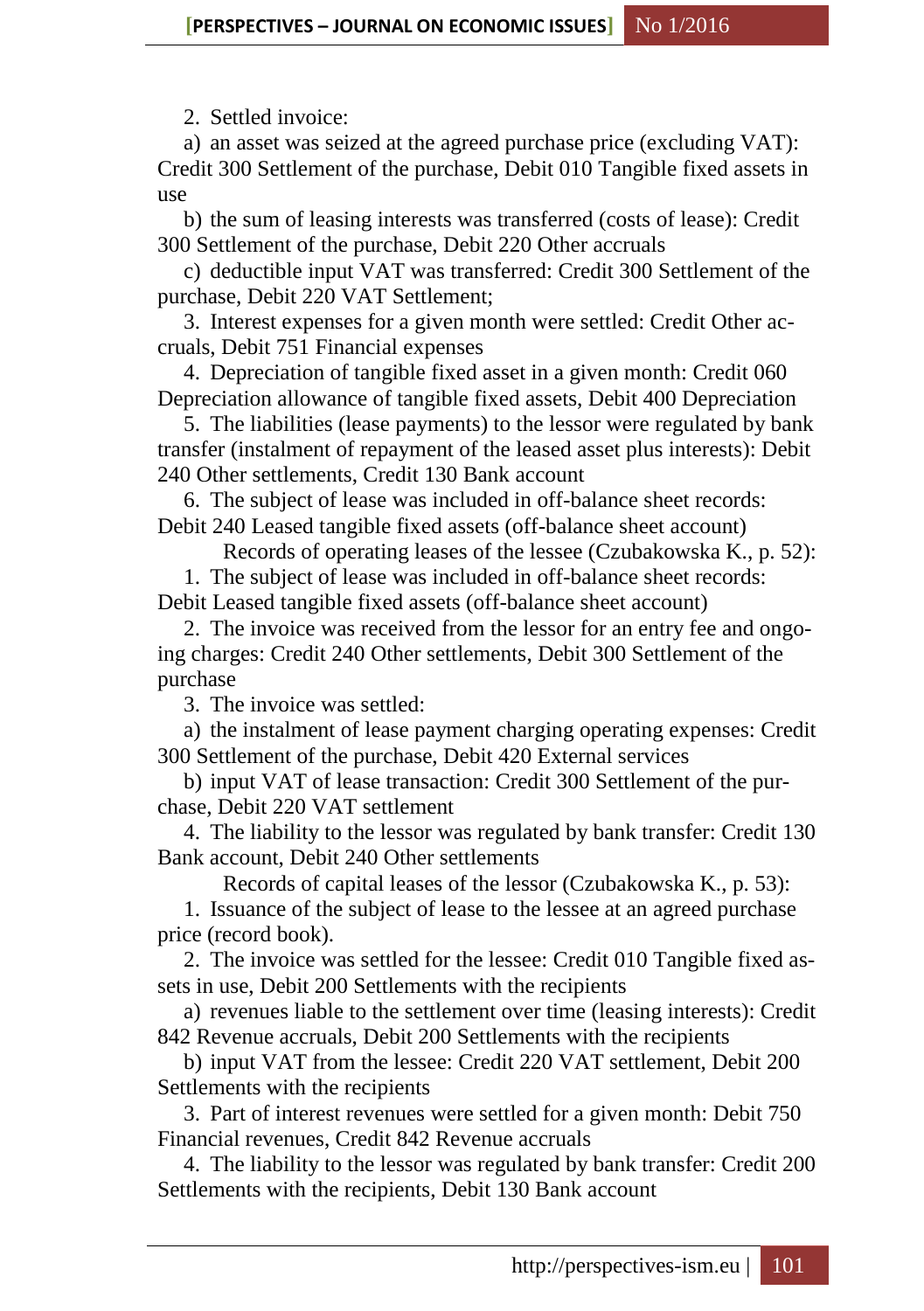5. The subject of lease was included in off-balance sheet records: Debit Leased tangible fixed assets (off-balance sheet account)

Records of operating leases of the lessor:

1. The invoice was settled for the lessee:

a) the instalment of lease payment comprising revenues of service sales: Credit 700 Sale of product, Debit 200 Settlements with the recipients

b) input VAT: Credit 220 VAT settlement, Debit 200 Settlements with the recipients

2. Depreciation of the asset of operating lease: Credit Depreciation allowance, Debit 400 Depreciation

3. The liability was regulated by bank transfer: Credit 200 Settlements with the recipients, Debit 130 Bank account

4. The subject of lease was included in off-balance sheet records: Debit Leased tangible fixed assets (off-balance sheet account)

An asset ought to be included in the account books of the lessor in case of operating leases. The lessor shall have control over the book and calculate depreciation expenses. The subject of lease is demonstrated as a fixed asset according to the nature of that object - either as tangible fixed asset or intangible asset. The lessee shall demonstrate an asset in offbalance sheets as external tangible fixed assets or external intangible assets; the financial statement shall be demonstrated in the additional information field.

Lease instalments, representing revenues for the current period in the account books, are liable to income tax. What is more, they are considered as deductible expenses from the point of view of the lessee. The lessee shall include its value only in the off-balance sheet after the signing of both agreement and approval to use the leased asset (Zasiewska K., pp. 159-160). When choosing a capital lease, the lessee takes control over the leased asset. Moreover, the lessee acquires the right to demonstrate it as a tangible fixed asset, simultaneously having the right to calculate depreciation expenses. The invoice issued by the lessor includes the input VAT in accordance with current regulations in addition to the agreed value of the asset and interests.

From the point of view of the lessee, costs that are directly attributable to the acquisition of leased asset should increase its initial value. If the lessee bears additional costs during the term of an agreement (e.g. insurance costs, operating costs of the leased asset), these costs should be treated in the same way as for tangible fixed assets or intangible assets. Furthermore, some of additional costs incurred by the lessor may be calculated as lease payments, and then these costs will be a part of initial value of the asset (Zasiewska K., pp. 162-163).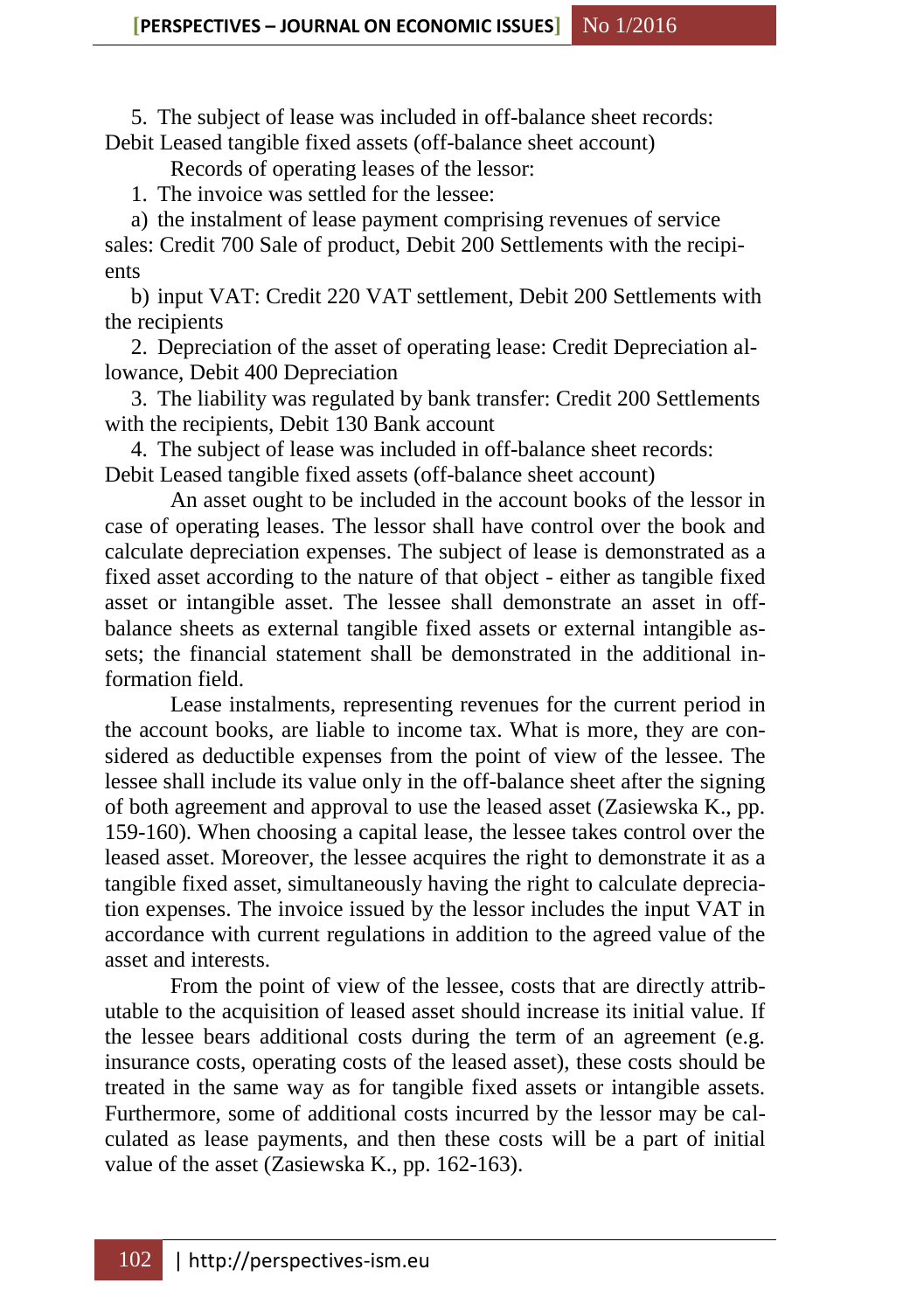# **Conclusion**

Lease is a way to obtain financial resources (investment objects), which are necessary to develop enterprises. What is more, lease is an attractive form of financing investments in economic, legal and organizational terms, especially for small and medium-sized enterprises.

In the initial period, lease agreement was regarded as a way to circumvent obligations arising from payment of taxes, and not as a form of financing that allows to gain tax benefits.

There are many sources of legislation concerning leases. These provisions are complementary, they also represent the essence and principles of this financial instrument. The Accounting Act also defines this form of financing for the purposes of the balance sheet. The Act also provides the possibility to use the National Accounting Standards (NAS) or the International Accounting Standards (IAS) in a situation where the certain issue is not specified by law. In this regard, entrepreneurs should be noted of detailed analysis of lease agreements and their general conditions concerning the fulfilment of specified conditions.

# **Bibliography**

CENABIZNESU.PL, 2015. [http://cenabiznesu.pl/-leasing-operacyjny-a](http://cenabiznesu.pl/-leasing-operacyjny-a-leasing-finansowy-podstawowe-roznice)[leasing-finansowy-podstawowe-roznice](http://cenabiznesu.pl/-leasing-operacyjny-a-leasing-finansowy-podstawowe-roznice) [as of 21th October 2015].

CENABIZNESU.PL, 2014. [http://cenabiznesu.pl/-leasing-podstawowe](http://cenabiznesu.pl/-leasing-podstawowe-zasady)[zasady](http://cenabiznesu.pl/-leasing-podstawowe-zasady) [as of 05th June 2014].

Conteptual Framework, Chapter 4 & 4.33, International Financial Reporting Standards 2011, p. 50.

CZUBAKOWSKA, K., 2015. "Rachunek kosztów i wyników", PWE Warszawa 2015, p. 49, ISBN, 978-83-208-2186-4.

KIZIUKIEWICZ, T., 2012. "Mierniki oceny działalności jednostki gospodarczej" [in:] Rachunkowość zarządcza, red. T. Kiziukiewicz, Ekspert, Wrocław, pp. 56-61 ISBN 978-83-89179-68-5.

KRUCZULAK, K., 1993. "Leasing i jego gospodarcze zastosowanie", Wydawnictwo Prawnicze i Ekonomiczne Lex, Gdańsk 1993, pp. 16-21.

LEASING.ORG, 2016. [http://www.leasing.org.pl/o\\_leasingu/krotka](http://www.leasing.org.pl/o_leasingu/krotka-historia-leasingu)[historia-leasingu](http://www.leasing.org.pl/o_leasingu/krotka-historia-leasingu) [as of 18th March 2016].

The Accounting Act of 29th September 1994, consolidated text from 2013, item 330; as amended: item 613, from 2014 item 768; item 1100; from 2015 item 4.

The Corporate Income Tax Act of 15th February 1992, consolidated text: Journal of Laws 2011, No. 74, item 397 as amended.

VAT.PL, 2016.

[http://www.vat.pl/jak\\_rozliczac\\_koszty\\_leasingu\\_komentarz\\_vat\\_](http://www.vat.pl/jak_rozliczac_koszty_leasingu_komentarz_vat_%20interpretacje_2197.php)